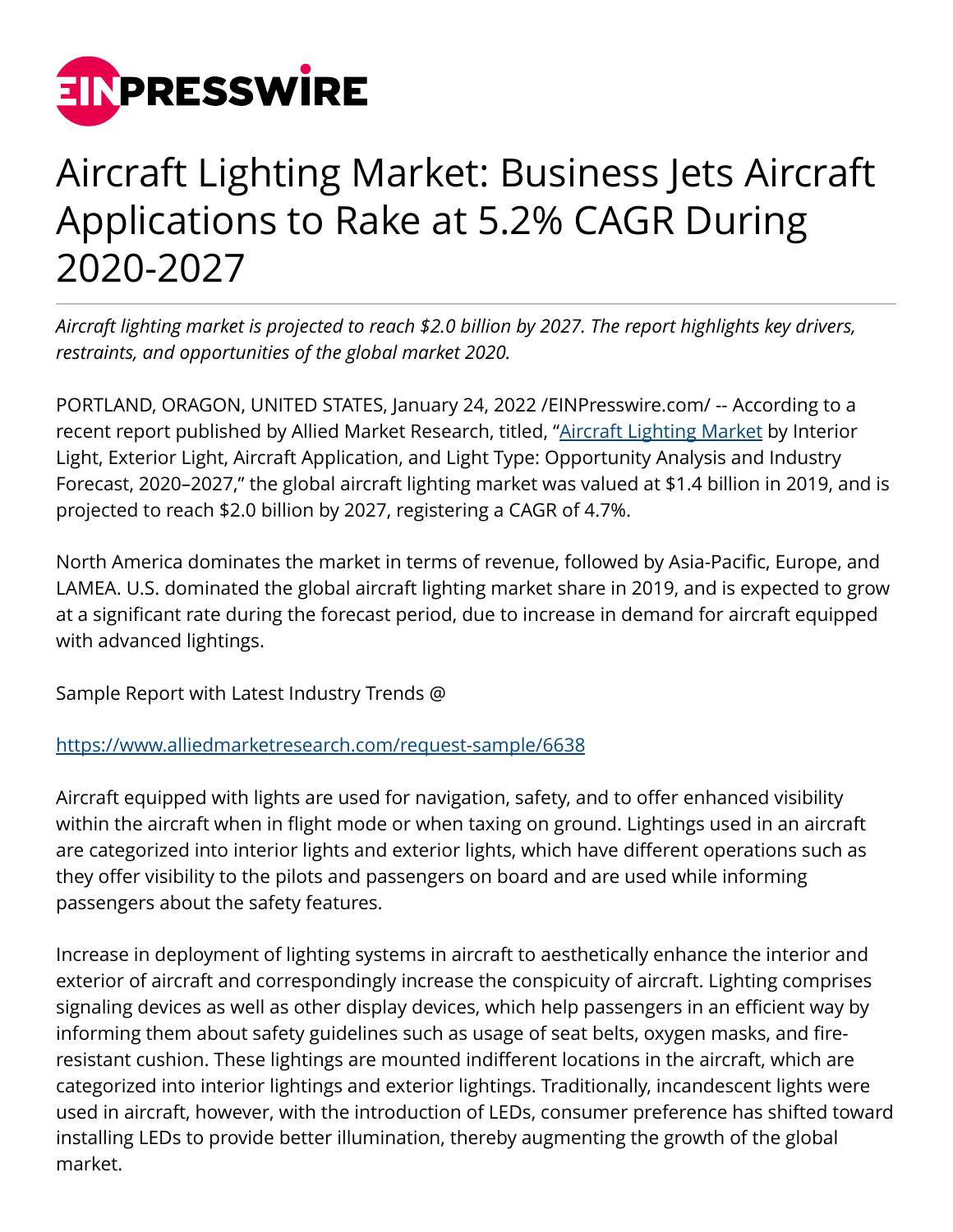### To Get Discount, Make Purchase Inquiry @

#### <https://www.alliedmarketresearch.com/purchase-enquiry/6638>

By interior light, the market is categorized into emergency lights, specialty lights, wash lights, reading lights, and lavatory lights. The wash lights and reading lights accounted for the highest revenue in 2019, owing to high adoption of wash lights, as they illuminate the interior of the aircraft to offer enhanced visibility to passengers along with the availability of wide product portfolio from key market players. However, the reading lights segment is anticipated to witness the highest CAGR of 5.0% during the forecast period, owing to increase in demand for brighter lights to be used in aircraft, thus providing better experience to passenger while reading books or using devices.

On the basis of aircraft application, the aircraft lighting market is segregated into commercial, business jets, military, and helicopters. The commercial segment accounted for over 43% market share in 2019, and is anticipated to lead the market during the forecast period, owing to surge in demand and production of advanced commercial aircraft across the globe followed by business jets.

Factors such as increase in aircraft demand and shift in preference from incandescent lights to LED lights are expected to drive the growth of the global aircraft lighting market. However, high cost of LEDs and delayed delivery of aircraft are expected to restrain the growth of the market during the forecast period. Conversely, surge in demand for lightweight aircraft components is expected to offer potential opportunities for the global aircraft lighting market during the forecast period.

Request for Customization of this Report @

#### <https://www.alliedmarketresearch.com/request-for-customization/6638>

Key Findings Of The Study

By interior light, the reading light segment is expected to register a significant growth during the forecast period.

Depending on exterior light, the aircraft visibility light segment is anticipated to exhibit significant growth in the near future.

On the basis of aircraft application, the business jets segment is projected to lead the global aircraft lighting market owing to higher CAGR as compared to other aircrafts.

North America is anticipated to register the highest CAGR.